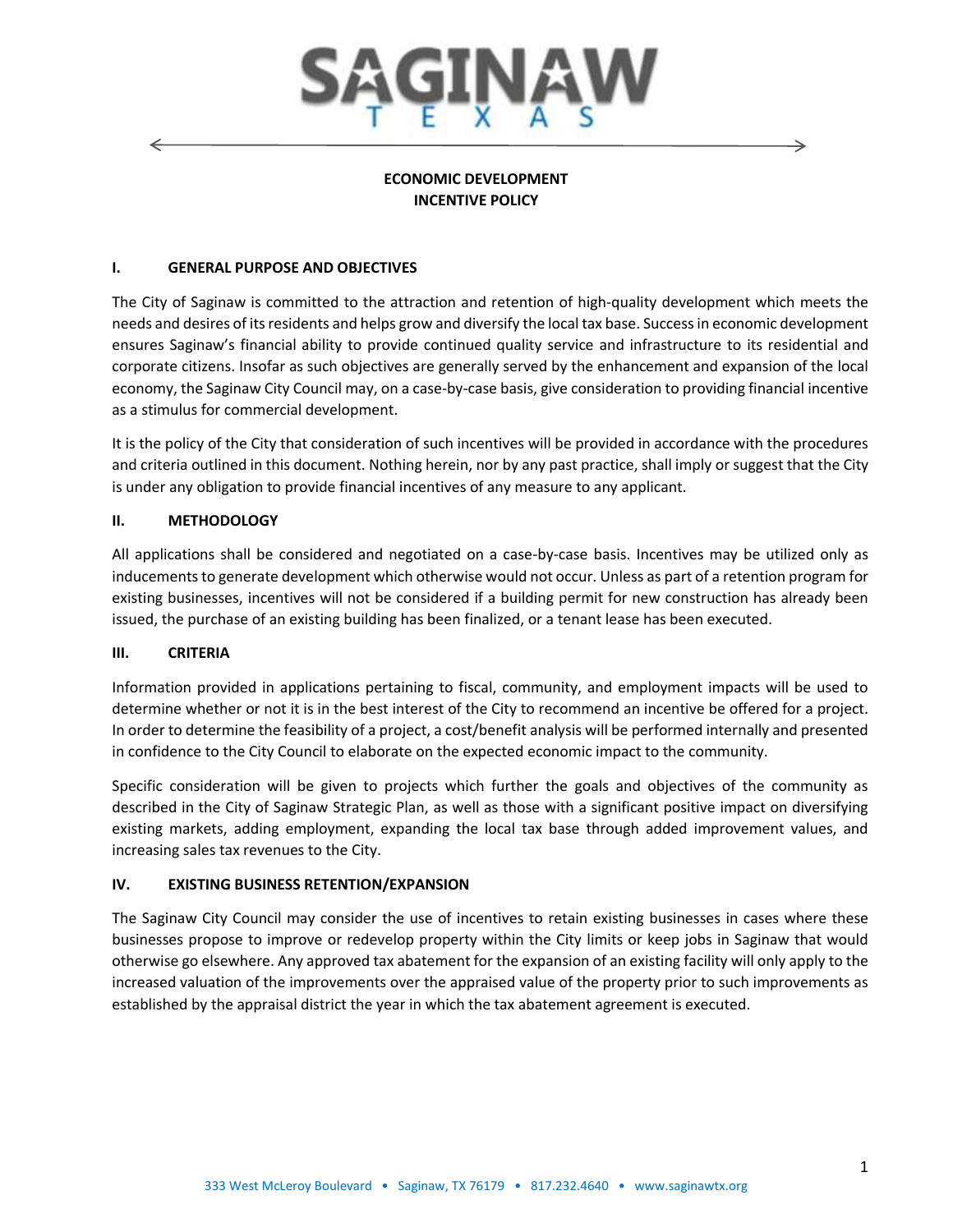# INA ←

#### **V. AVAILABLE INCENTIVES**

#### **Chapter 380 and Tax Abatement for Real and/or Personal Property**

Under Chapter 380 of the Texas Local Government Code, the City of Saginaw may, on a case-by-case basis, consider authorizing incentives to encourage economic development, including but not limited to:

- 
- 
- Hotel occupancy tax rebates Training grants
- 
- Real and/or tangible property tax rebates
- Cash grants Matching grants
- Forgivable loans Sales tax rebates
	-
- Relocation assistance  **Any combination of listed options**

Chapter 380 Agreements are the primary incentive option for qualifying projects which meet certain capital investment values and project specifications that may be determined through a cost-benefit analysis to be of benefit to, and in line with the values of, the City of Saginaw. A cost-benefit analysis will be conducted internally by the City and will be based on information provided by the requesting entity on the Incentive Application following this policy. Qualifying projects include new tenancies, expansions, or renovations of existing facilities.

Fee-based incentives may also be considered if the project presents extraordinary value to the City and may include the reduction or full waiver of building permit fees assessed by the City and/or rebated impact fees.

The City may also offer real and/or business personal property (tangible property) tax abatements. Tax abatements are available for both new facilities and structures and for the expansion or modernization of existing facilities and structures. Tax abatements shall only apply to the value of improvements made to real property and/or to the value that new business personal property has brought into the taxing jurisdiction.

If the determination is made that an incentive should be offered for a project, the value and term of the incentive may be determined by consideration of factors, including but not limited to:

- Financial investment in site improvements
- Increased local employment
- Competitive living wages for employees
- Environmentally-conscious building and operation efforts
- Redevelopment of under-utilized properties
- Diversification of local economy industry by requesting entity
- Increased quality of life enhancements

The City retains discretion to determine the resulting amounts and terms of incentive for individual projects. Nothing herein, nor any previously-issued agreement, shall imply or suggest that the City is under any obligation to provide financial incentives at any time to any applicant.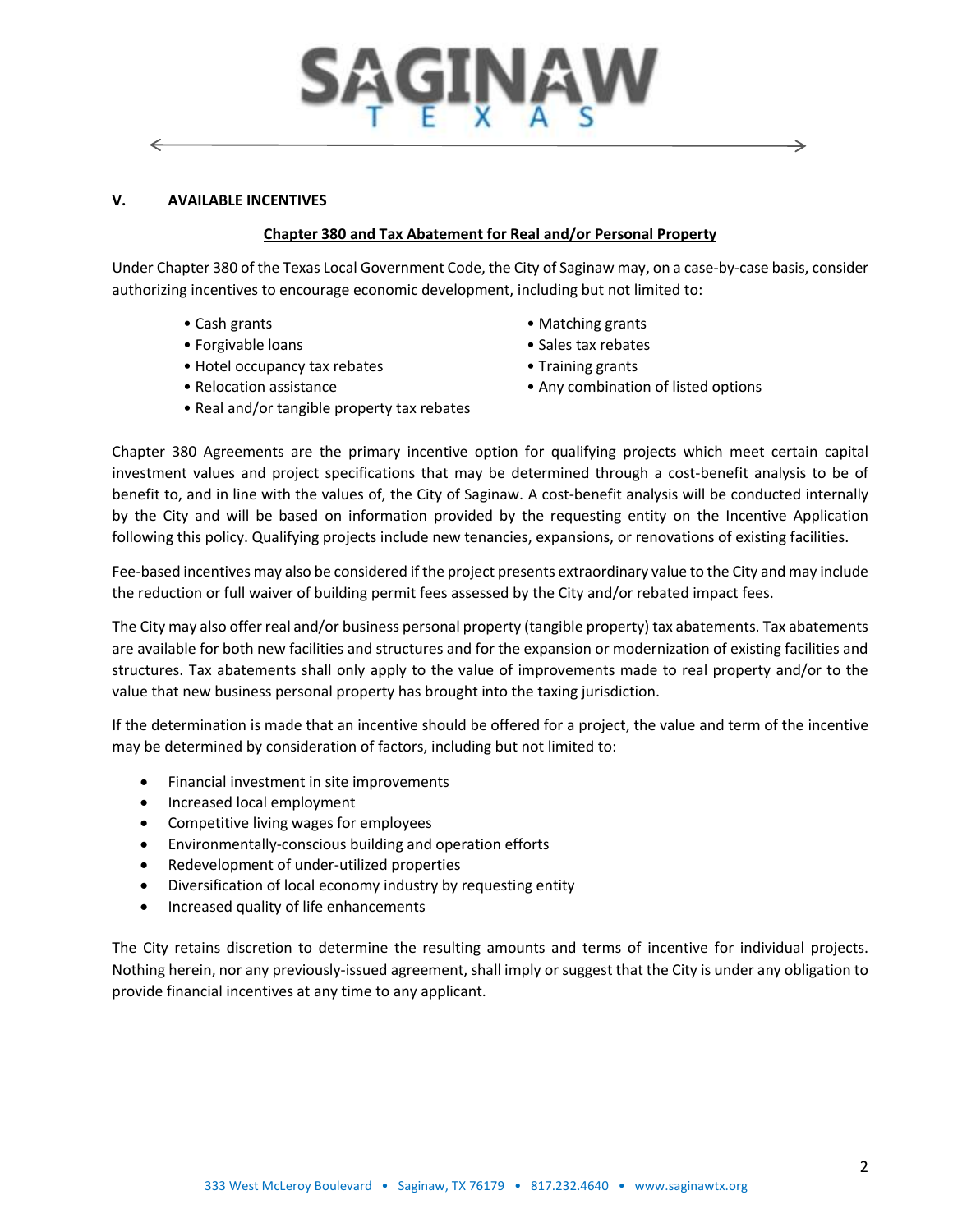# **VI. INCENTIVE RECONSIDERATION**

Application for incentive may be made at any time for any commercial project within the City of Saginaw. Reconsideration of an application previously denied may be requested after any of the following alterations: the type of incentive requested is different, the terms associated with the requested incentive are different, new information related to the project is obtained, or one year after initial rejection in response to the changing economic needs, desires, goals, and objectives of the community.

Applicants seeking reconsideration are to complete and submit an Incentive Application in the same manner as a new incentive request and will be processed in the same timely manner as a new incentive request. Previously submitted documents with the initial application may be considered in each subsequent determination.

#### **VII. EXCEPTIONS**

Tax abatements will not be considered within any Tax Increment Reinvestment Zone (TIRZ) created in the City. Providing ad valorem tax abatements in a TIRZ would dilute the fund's projected value and limit the City's ability to carry out approved projects within these zones. The City will not consider any real property abatements for taxexempt entities which do not produce property tax revenues.

#### **VIII. APPROVAL**

All applications are considered on a case-by-case basis and all incentive agreements are subject to final approval by the Saginaw City Council. Even though a project may meet the criteria set forth in this policy, an application may be denied for any reason at the discretion of the City.

The City will not enter into an incentive agreement with any business entity unless, in accordance with Section 2252.908 of the Texas Government Code and rules adopted by the Texas Ethics Commission, a disclosure of interested parties is submitted. (Referenced: Form 1295)

# **IX. PERFORMANCE**

All financial incentives granted by the City of Saginaw are performance-based. Approved incentive agreements will include individual performance measures to be met and certified annually by the contracted party, and each incentive agreement may include specific recapture provisions intended to safeguard the City from potential financial loss.

#### **X. ANNUAL EVALUATION**

At regular intervals throughout the year the City will perform evaluations of approved incentive agreements in order to ensure compliance by all parties. At the end of each year, an incentive report will be generated and made available to the public which will summarize the status of each approved incentive agreement.

#### **XI. PROCEDURAL GUIDELINES**

Any person, organization, or corporation desiring that the City of Saginaw consider providing incentive to encourage local economic development is expected to comply with the following procedural guidelines. Nothing within these guidelines shall imply or suggest that the City is under any obligation to provide tax abatement or any other incentive to any applicant.

→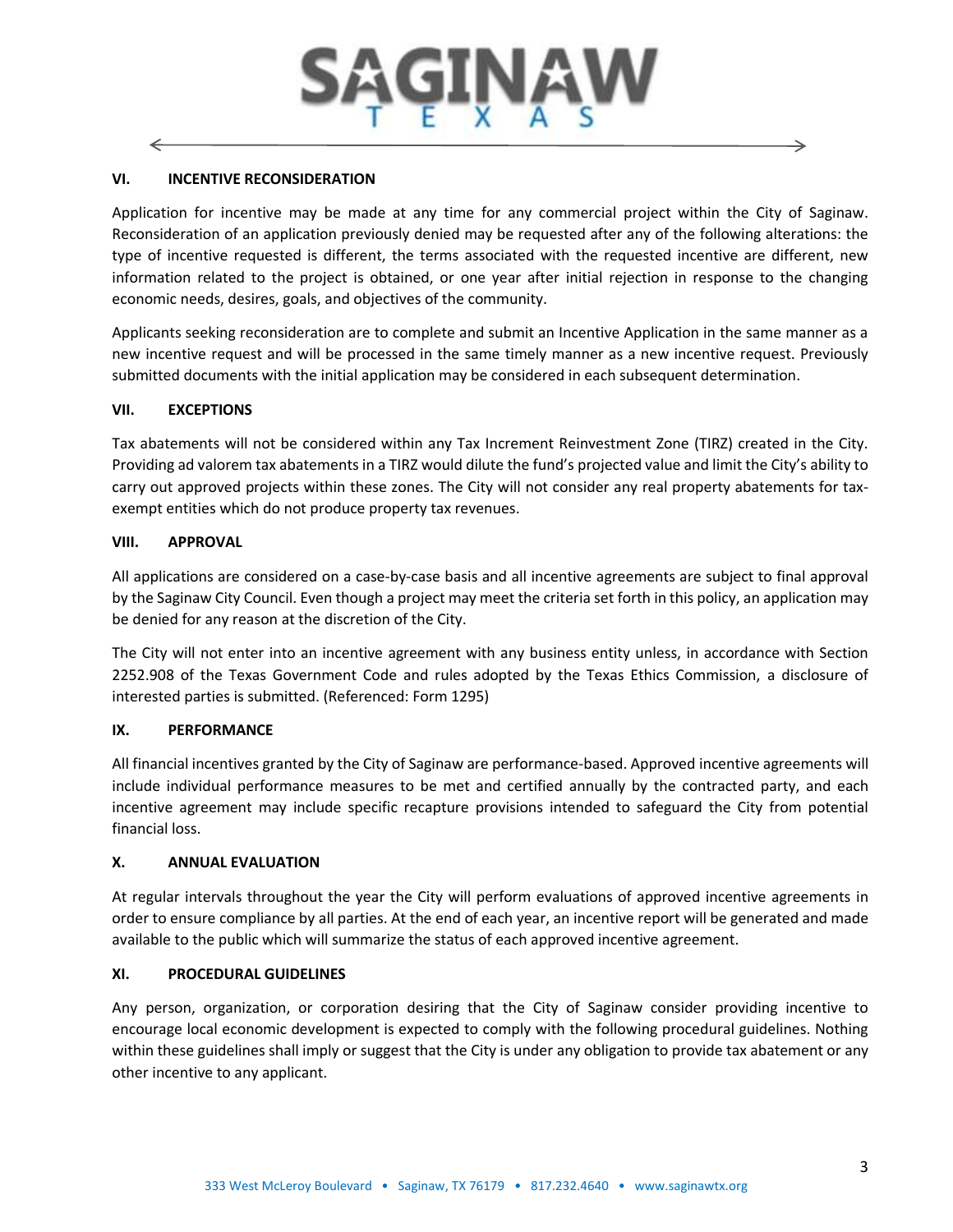

#### **Completion of the Application**

- 1. Applicants should complete the "Application for Economic Incentives" and include a statement explaining why incentives are being sought for the specific project referenced therein.
- 2. The incentive request should include a map or other documentation showing the following:
	- a. The location of the project property and all roadways within 500 feet of the site.
	- b. A complete legal description of the project property.
	- c. Any known existing uses assigned to and conditions of the project property.
	- d. A summary of the proposed improvements and uses on the site.
	- e. A proposed project site plan and elevations, if applicable.
	- f. Outline of any proposed changes in zoning that may be requested.
	- g. A statement indicating that the applicant understands the project must be compatible with the City of Saginaw's building codes and ordinances.
- 3. Completed application forms and supplementary information may be submitted to the Director of Economic Development, at:

City of Saginaw City Hall ATTN: Economic Development Department 333 W. McLeroy Blvd. Saginaw, TX 76179

Or via email by sending scanned documents to **KRinehart@saginawtx.org**.

 $\overline{\phantom{a}}$ 

4. All information in the application package detailed above will be reviewed for completeness and accuracy. Additional information may be requested.

# **Consideration of the Application**

- 1. The application and supplemental documentation is reviewed by the Economic Development Department. Additional information may be requested at this time, as needed.
- 2. The Saginaw City Council reviews the application during Executive Session at a regular or called meeting(s). Additional information may be requested again, as needed.
- 3. The recommendation of the City Council is communicated to the Director of Economic Development who will provide a response to the applicant on behalf of the City.
- 4. If the City Council wishes to formally consider a request for tax abatement and the project meets all applicable criteria, the City will call a public hearing to consider the establishment of a tax reinvestment zone in accordance with Section 312.201 of the Tax Code<sup>1</sup>.
- 5. If the City Council is generally interested in granting an incentive for the project, an incentive agreement will be negotiated and drafted for the City Council's consideration.

 $1$  The application and all supplemental information shall be regarded as a matter of public record and will be available for inspection by the public. Notwithstanding the foregoing, pursuant to Section 312.003 of the Texas Tax Code, information the applicant provides to the City in connection with its application or request for a tax abatement that describes the specific processes or business activities to be conducted or the equipment or other property to be located on the property for which the applicant seeks a tax abatement is confidential and not subject to public disclosure until the tax abatement agreement is executed, unless a waiver has been obtained from the applicant. The applicant's information in the custody of the City after the agreement is executed is not confidential.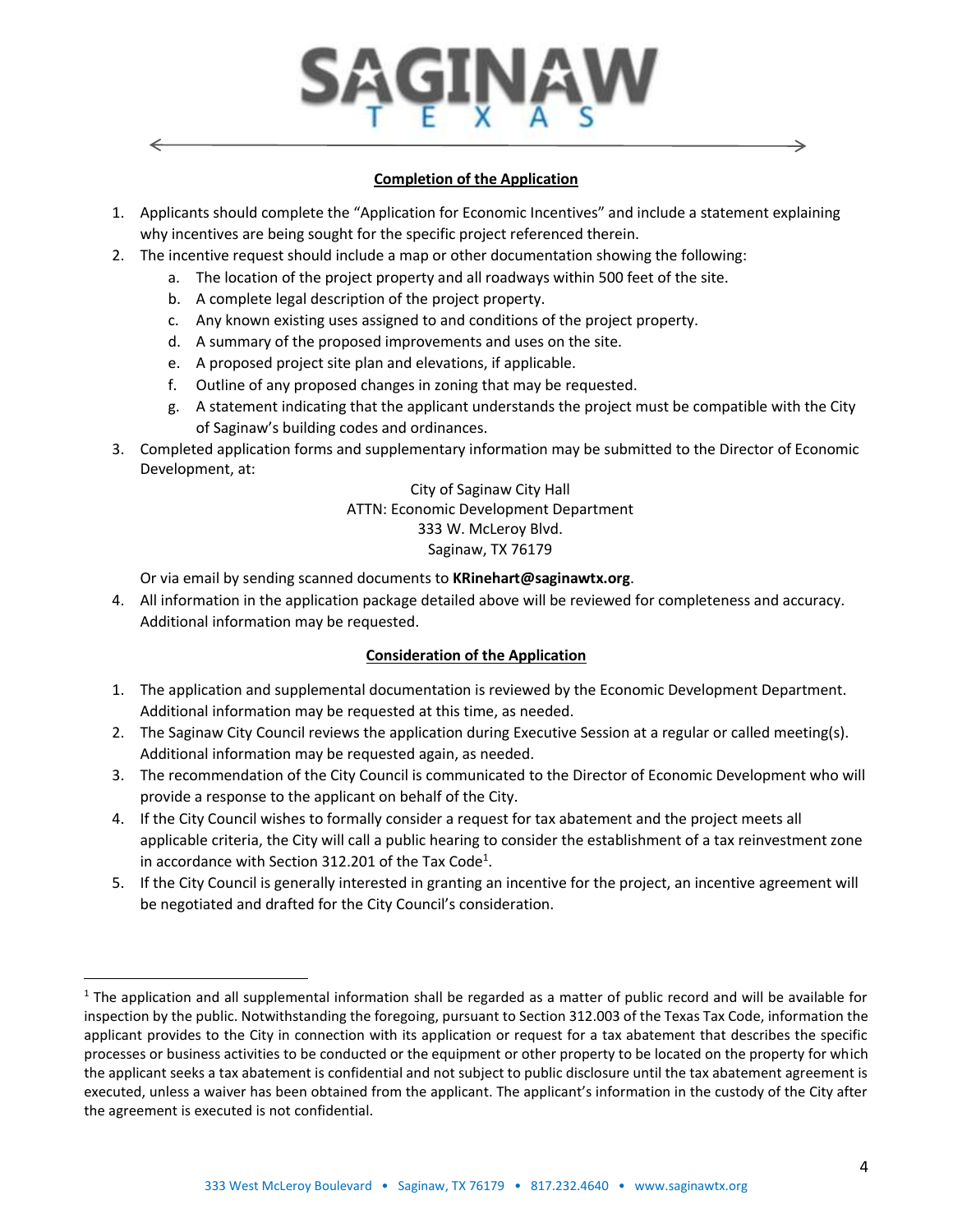

 $\leftarrow$ 

- 6. If a Chapter 380 agreement, the incentive agreement will be brought before the City Council at a regular or called meeting(s) for public presentation, discussion, and/or a final vote. Any tax abatement agreement must be approved at a regularly scheduled meeting of the City Council.
- 7. Following a majority approval vote, the Mayor or his or her designee will execute copies of the agreement. The City will retain one original agreement and another original will be mailed to the contracted party. A copy of each executed agreement will be maintained in the Economic Development Department office. Additionally, executed incentive agreements may be recorded in the Tarrant County Real Property records if required by the terms of the incentive agreement or if required by law.

The City reserves the authority to enter into incentive agreements on a case-by-case basis at differing terms than any previous or existing agreement that may have been approved in the City or elsewhere, whether of a similar scope and size or not. Nothing within these guidelines shall imply or suggest that the City is under any obligation to provide tax abatement or any other incentive to any applicant.

→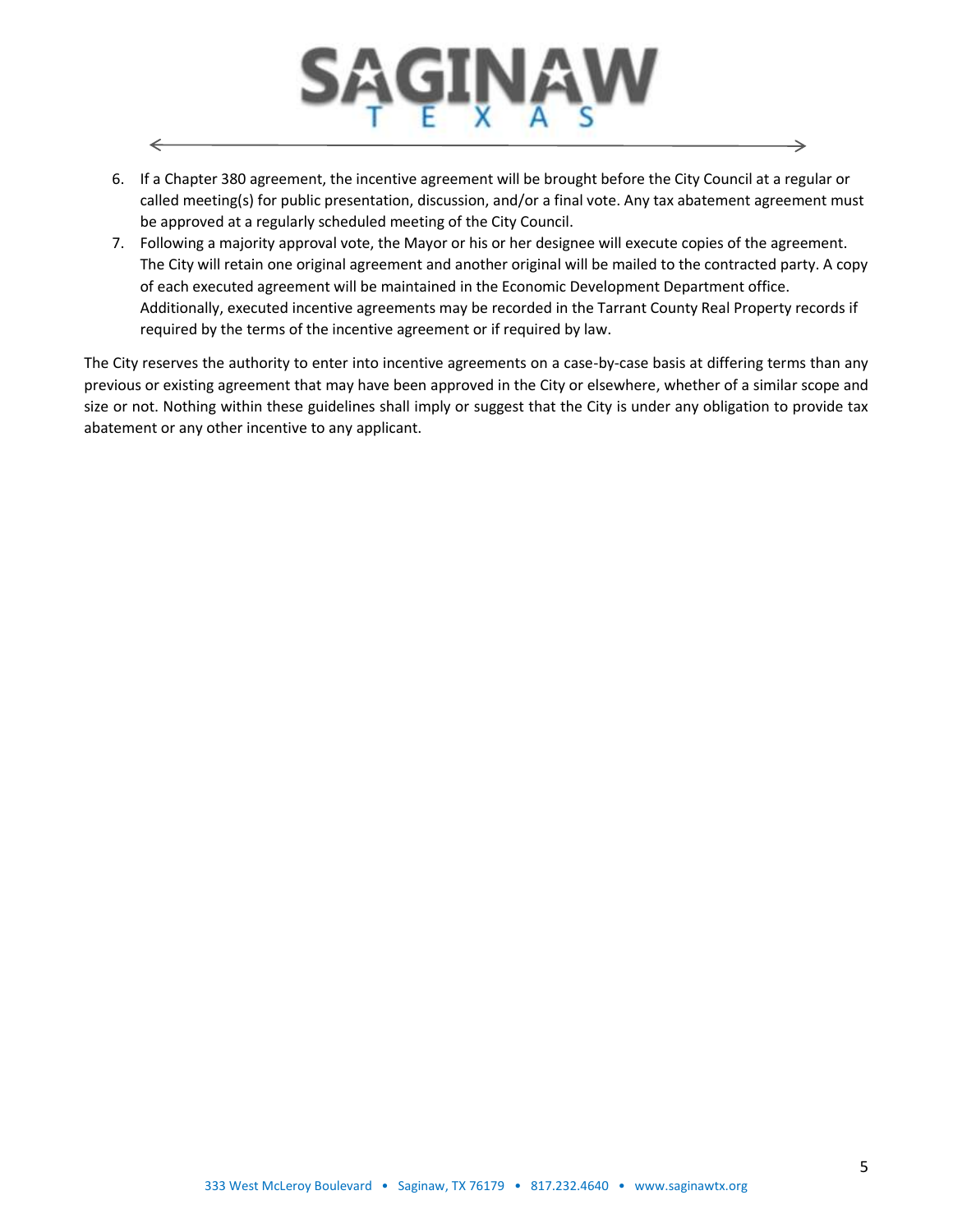

#### **APPLICATION FOR ECONOMIC INCENTIVE**

Completed application forms and supplementary information may be submitted to: City of Saginaw Economic Development Department, 333 W. McLeroy Blvd., Saginaw, TX 76179 or via email to KRinehart@saginawtx.org. For questions, please email or call direct at 817.230.0331.

| Please provide the following information based on the completed project at full operation. It will be assumed that the project is phased<br>in equal annual increments unless indicated otherwise. All values should be those listed on Appraisal District tax rolls. Please provide<br>supporting documentation where appropriate. Additional pages for responses may be attached. |  |
|-------------------------------------------------------------------------------------------------------------------------------------------------------------------------------------------------------------------------------------------------------------------------------------------------------------------------------------------------------------------------------------|--|

| 1. |                                                                                                                |  |
|----|----------------------------------------------------------------------------------------------------------------|--|
| 2. |                                                                                                                |  |
| 3. | Would this project be financially feasible without the requested incentive(s)?: ______________________________ |  |
| 4. |                                                                                                                |  |
|    |                                                                                                                |  |
| 5. |                                                                                                                |  |
|    | a.                                                                                                             |  |
|    | If new construction, number of water and irrigation meters and size(s): ____________________________<br>b.     |  |
|    | c.                                                                                                             |  |
| 6. |                                                                                                                |  |
| 7. |                                                                                                                |  |
| 8. | List the specific operations to be performed at the proposed location (products produced/distributed, services |  |
|    |                                                                                                                |  |

\_\_\_\_\_\_\_\_\_\_\_\_\_\_\_\_\_\_\_\_\_\_\_\_\_\_\_\_\_\_\_\_\_\_\_\_\_\_\_\_\_\_\_\_\_\_\_\_\_\_\_\_\_\_\_\_\_\_\_\_\_\_\_\_\_\_\_\_\_\_\_\_\_\_\_\_\_\_\_\_\_\_\_\_\_\_\_\_\_\_\_\_\_ \_\_\_\_\_\_\_\_\_\_\_\_\_\_\_\_\_\_\_\_\_\_\_\_\_\_\_\_\_\_\_\_\_\_\_\_\_\_\_\_\_\_\_\_\_\_\_\_\_\_\_\_\_\_\_\_\_\_\_\_\_\_\_\_\_\_\_\_\_\_\_\_\_\_\_\_\_\_\_\_\_\_\_\_\_\_\_\_\_\_\_\_\_